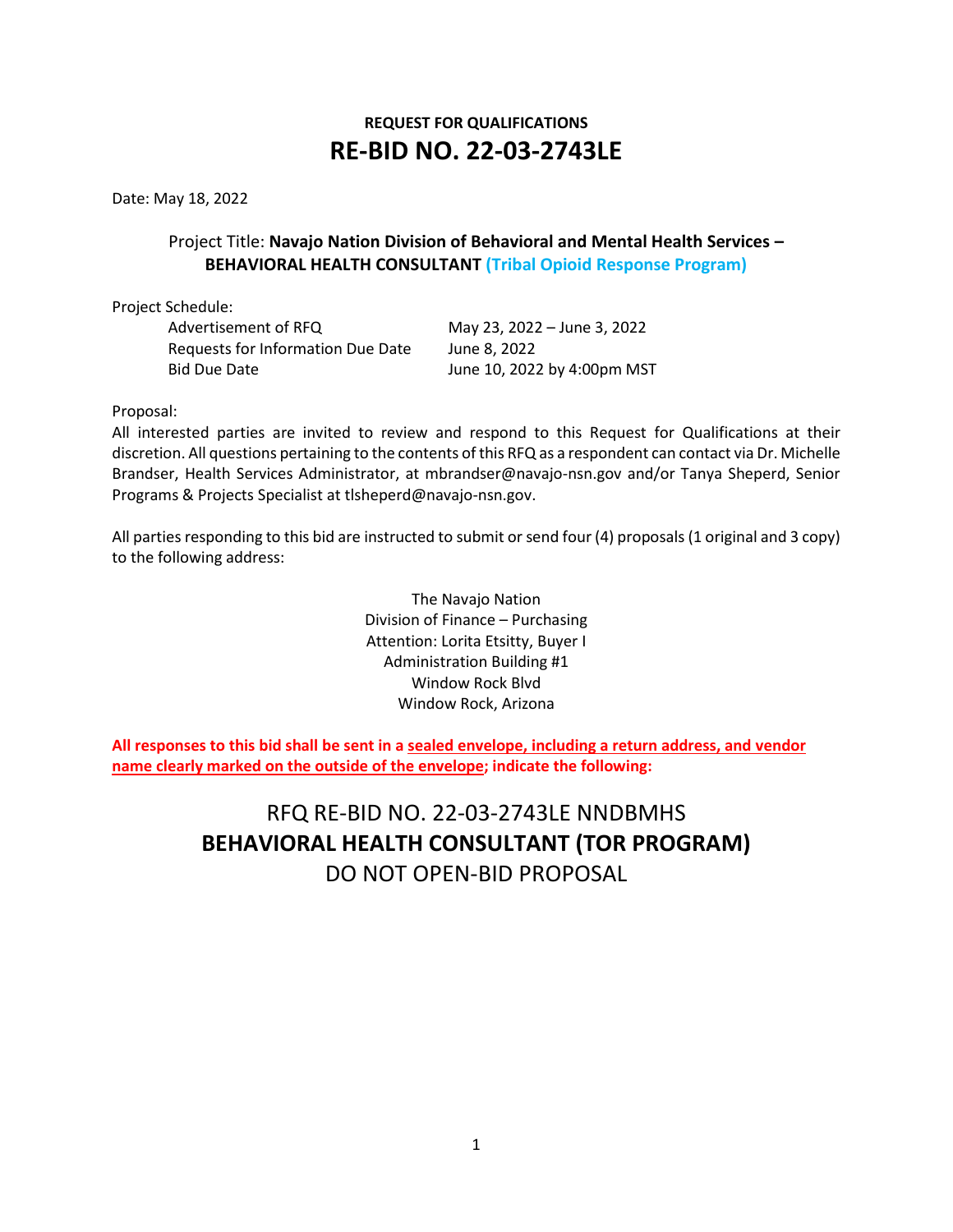#### GENERAL INFORMATION AND GUIDELINES FOR THIS RFQ

### I. DESCRIPTION OF THE ORGANIZATION

The Navajo Nation Division of Behavioral and Mental Health Services (DBMHS) is a federally funded program operating outpatient and inpatient counseling services throughout the Navajo Nation. The primary purpose of the Tribal Opioid Response Grant is to address the opioid crisis in tribal communities by increasing access to culturally appropriate and evidencebased intervention, prevention, and treatment including medication-assisted treatment.

#### II. SCOPE OF THE CONTRACT

The Navajo Nation intends to enter into a professional services contract with one (1) responsive, qualified, and independent consultant/organization to complete all work as described in the attached scope of work.

#### III. RESPONDENT REQUIREMENTS

All respondents must have the capabilities listed herein, including sufficient detailed information with regard to experience and expertise in meeting the following requirements:

- 1. A legitimate and credible vendor with experience and history with providing the described services to provide subject-area knowledge
- 2. Extensive Background and knowledge of providing clinical services, administrative services and supervision.
- 3. Vendor must be licensed in Arizona, New Mexico, Colorado and/or Utah
- 4. Vendor must be able to operate independently or joint-ventured in providing described services for the program.
- 5. The Navajo Business Opportunity Act 5 NNC § 201, 205 will apply.
- 6. Federal requirements, if applicable
- IV. SCOPE OF WORK (See Attached)

# V. REQUIREMENTS

The respondent will furnish all requested information as specified in the RFP.

# VI. PROPOSAL CONTENT AND REQUIRED INFORMATION

Please utilize the outline described below with four (4) copies.

- 1. Organizational letter expressing your interest and a brief description of your proposed services. Do not reveal or make reference to the cost in this letter.
- 2. Organization/consultant qualifications and subject-area experience. Include references and licenses
- 3. Scope of Work detailed in the RFQ; organization/consultant must be able to provide listed services
- 4. Sample weekly/monthly schedule to provide proposed services on scope of work
- 5. Copies of licenses, certifications, insurance certificates, and other relevant documents.
- 6. Costs to be submitted in a *separate sealed envelope*. (Detailed breakdown of all associated and applicable costs)
- 7. Compliance: Any proposal that does not adhere to this format and does not address each specification, requirement, or scope of work as outlined, may be deemed non-responsive and rejected on that basis.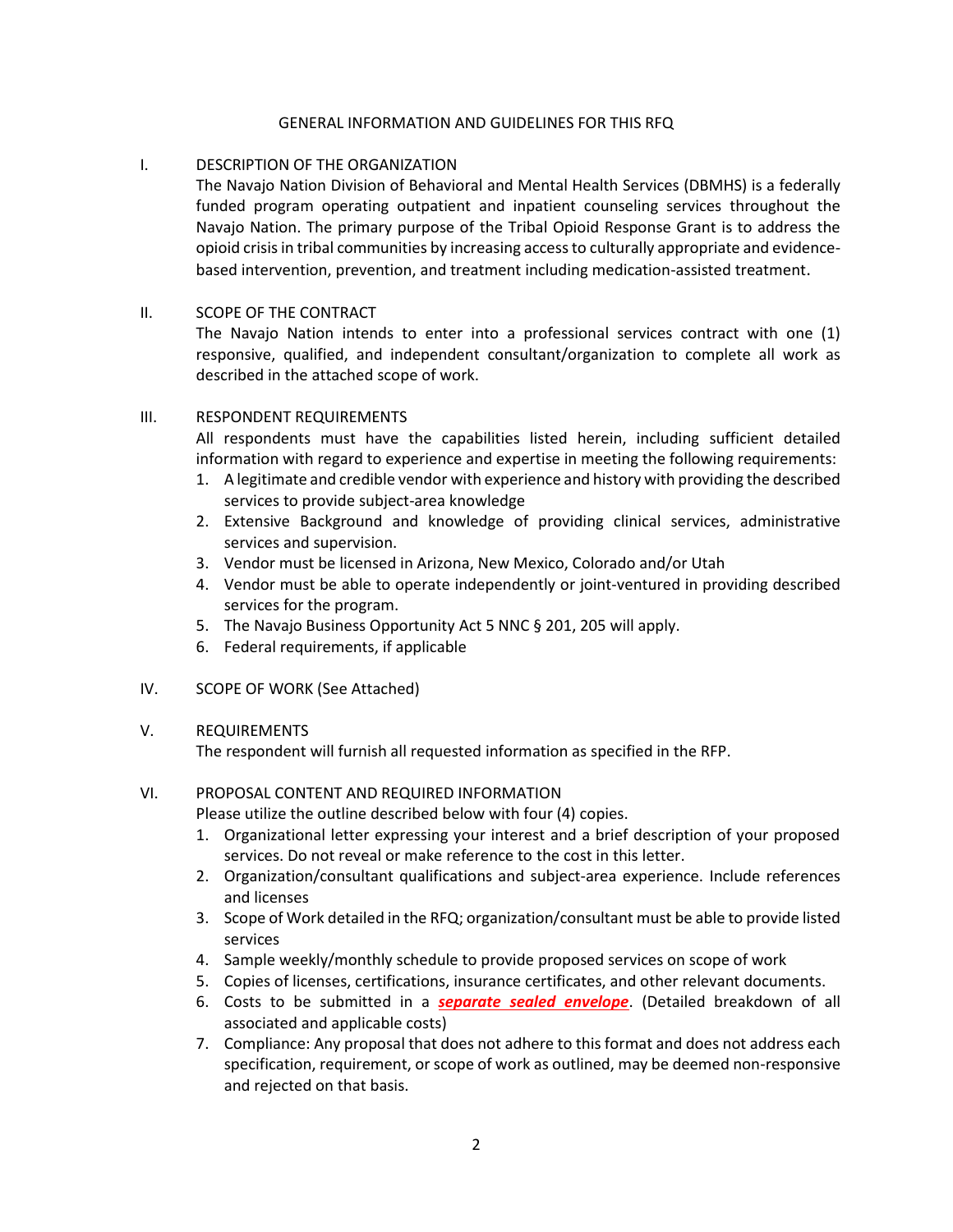- VII. EVALUATION PROCESS (pre-qualifying process)
	- 1. Evaluation Criteria
		- a. Proposal Content and Organization: (5 points)
		- b. Qualifications, credentials, and work experience. (55 points)
		- c. Scope of work with sample weekly/monthly (20 points)
		- d. Navajo Preference. (10 points)
		- e. Cost (separate sealed envelope). (10 points)
	- 2. Applicable Federal Requirements
	- 3. The Navajo Nation Division of Behavioral and Mental Health Services reserve the right to interview respondents if deemed necessary due to tied scores or other legitimate matters.
		- a. This may entail a presentation from the respondent for clarification and/or details on products or other requirements. A virtual interview will be scheduled based on availability. It is the DBMHS's intention to award one (1) vendor/consultant to provide all services as specified.

#### VIII. TYPE OF CONTRACT

The Navajo Nation will utilize a standard Professional Services Contract for the procurement of goods and services for this project.

# IX. PERIOD OF PERFORMANCE

The period of performance will be determined and negotiated based on the schedule proposed by the respondent and the contract implementation date. Organization/consultant will be requested to provide multi-year services for DBMHS dependent on performance appraisal and annual review.

#### X. TECHNICAL DIRECTION

The Navajo Nation DBMHS point of contact Dr. Michelle Brandser, Health Services Administrator or Tanya Sheperd, Senior Programs & Projects Specialist for inquiries related to the project and other matters. Questions and answers will be shared with all respondents. Dr. Brandser's email address is [mbrandser@navajo-nsn.gov](mailto:mbrandser@navajo-nsn.gov) and Ms. Sheperd's email address is [tlsheperd@navajo-nsn.gov.](mailto:tlsheperd@navajo-nsn.gov)

# XI. PAYMENT AND SUBMISSION OF INVOICES

The Navajo Nation Professional Services Contract will describe this section.

#### XII. RIGHTS

The Navajo Nation reserves the right to reject any and all proposals, in whole or in part based on the requirements set forth in this RFP.

### XIII. AGREEMENT TERMS AND CONDITIONS

The Navajo Nation is not bound to enter a contract under the RFP and may issue a subsequent RFP for the same services, and

The Navajo Nation is a sovereign government and all contracts entered into as a result for the RFP shall comply with the Navajo Nation law, rules and regulations, including the Navajo Preference in Employment Act, and applicable federal law, rules, and regulations. This procurement and any RFP with respondents that may result shall be governed by the laws of